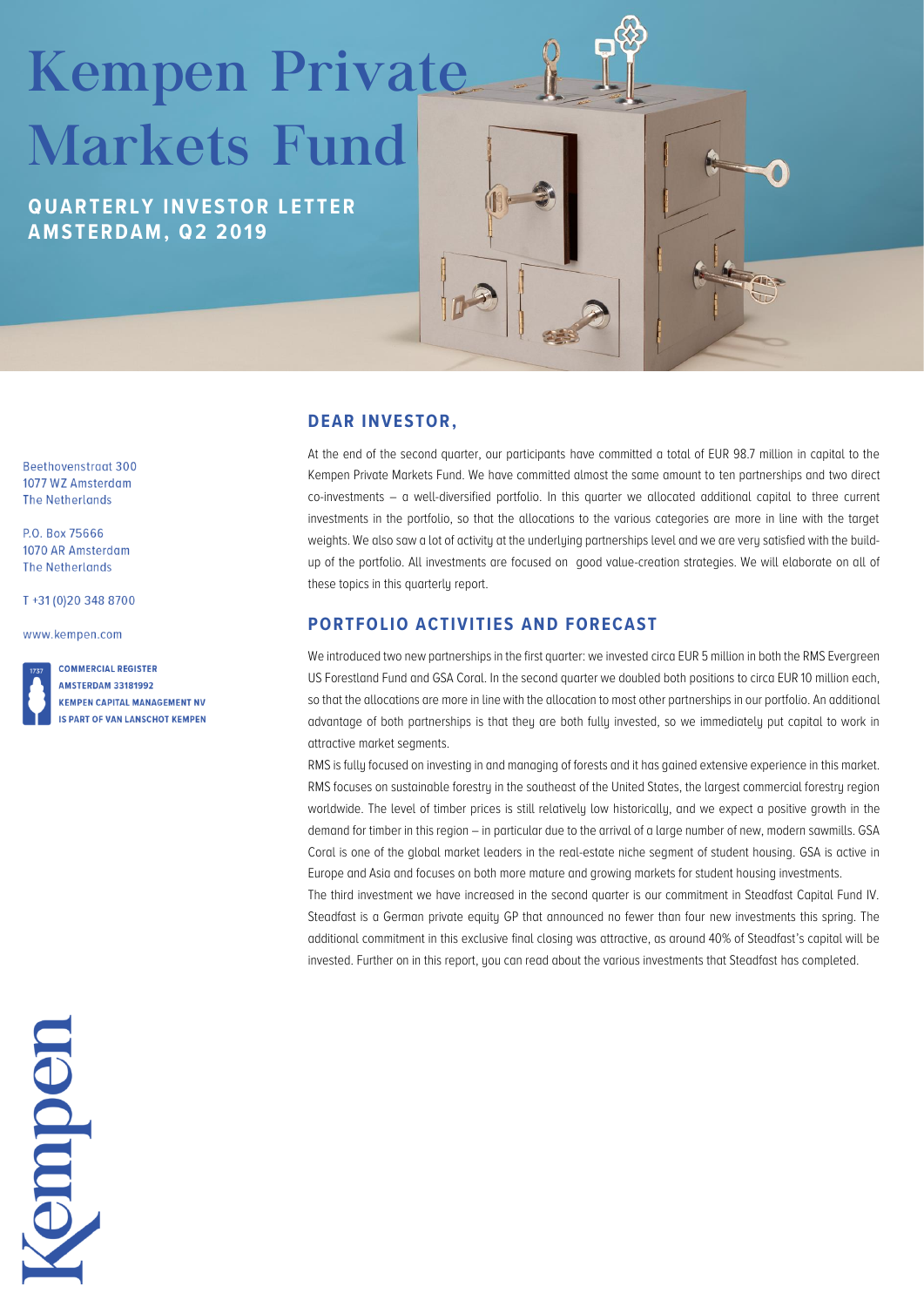We closed the second quarter with a negative return of -0.9%. We recorded a positive result of +1.1% in the first quarter, bringing the return for the first half of 2019 to +0.2%. The investments in Infrastructure, Land and Real Estate contributed positively to the return in both the first and second quarter. The private equity partnerships are still in the build-up phase: the costs precedes the benefits (called 'J-curve effect') and the underlying portfolio companies are still held at cost in the first year. In addition, fluctuations in currency exchange rates had an impact on the return: positive in the first quarter and negative in the second quarter. In general, we see the underlying investments developing positively in the entire portfolio and we expect this to result in a positive return development in the medium term.



### **€ 99 MILLION COMMITTED CAPITAL**

*Source: Kempen Capital Management, per 30 June 2019.*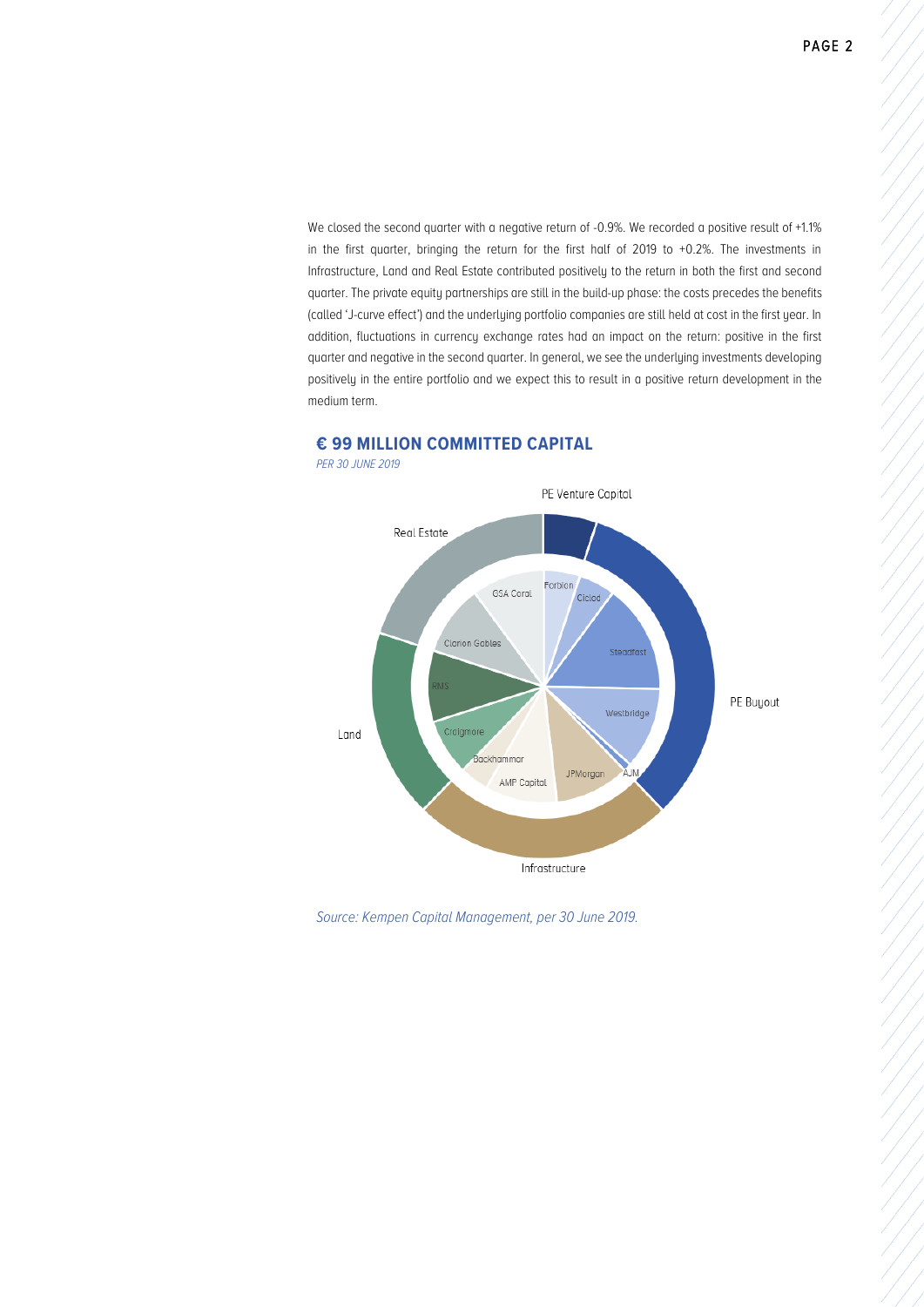#### **MOST IMPORTANT PORTFOLIO DEVELOPMENTS**

Forbion (Forbion Capital Fund IV) announced one new investment in AM Pharma that will be completed in the third quarter. This means the portfolio will soon consist of five investments. This new Dutch investment develops a drug against acute kidney injury.

Ciclad (Ciclad VI) invested in two new businesses: Kyotherm and Bonioni. Ciclad has now completed nine investments and the tenth investment to be completed in the third quarter has already been announced. Around 45% of the capital has now been invested.

Steadfast (Steadfast Capital Fund IV) announced no fewer than four new investments, two of which were completed in the second quarter: Wilvo and Söhngen. The other two investments will be completed in the third quarter. This means that around 40% of the capital will be invested, and part of it will also be set aside for financing add-on acquisitions.

WestBridge (WestBridge SME Fund II) has not completed any new investments in the second quarter. We do see a full pipeline and also good traction at the three portfolio companies that Westbridge invested in.

AJM Healthcare (direct co-investment) won additional long-term contracts that will positively contribute to turnover and profit growth. Together with our British investment partner an independent chairman is appointed at AJM.

J.P. Morgan (J.P. Morgan Infrastructure Investments Fund) has made no new investments, but it did announce a waiting list for new entrants, given the continuing demand for infrastructure investments. AMP (AMP Global Infrastructure Fund II) has made no new investments in this quarter, but there have

been various activities at all four underlying investments.

Project Bäckhammar (direct co-investment) concluded a long-term financing package with DNB, a Norwegian bank. As a result, the project has been capitalised more efficiently and more in line with the market, which has increased the expected return.

Craigmore (Craigmore Permanent Crop Partnership) announced a new investment on Noordereiland, where a meadow is being developed into a kiwi orchard. The OIO (Overseas Investment Office) has now approved the project.

RMS (RMS Evergreen US Forestland Fund) benefited from an increase in timber prices that was influenced by wet weather conditions.

Clarion Gables (Clarion Gables Multifamily Trust) did not complete any new purchases in this quarter. The fund has successfully refinanced part of its loan capital.

GSA (GSA Coral) is working on six new student complexes in Dublin, Barcelona and Bournemouth. The aim is to let as many of the 2550 beds as possible before the start of the semester.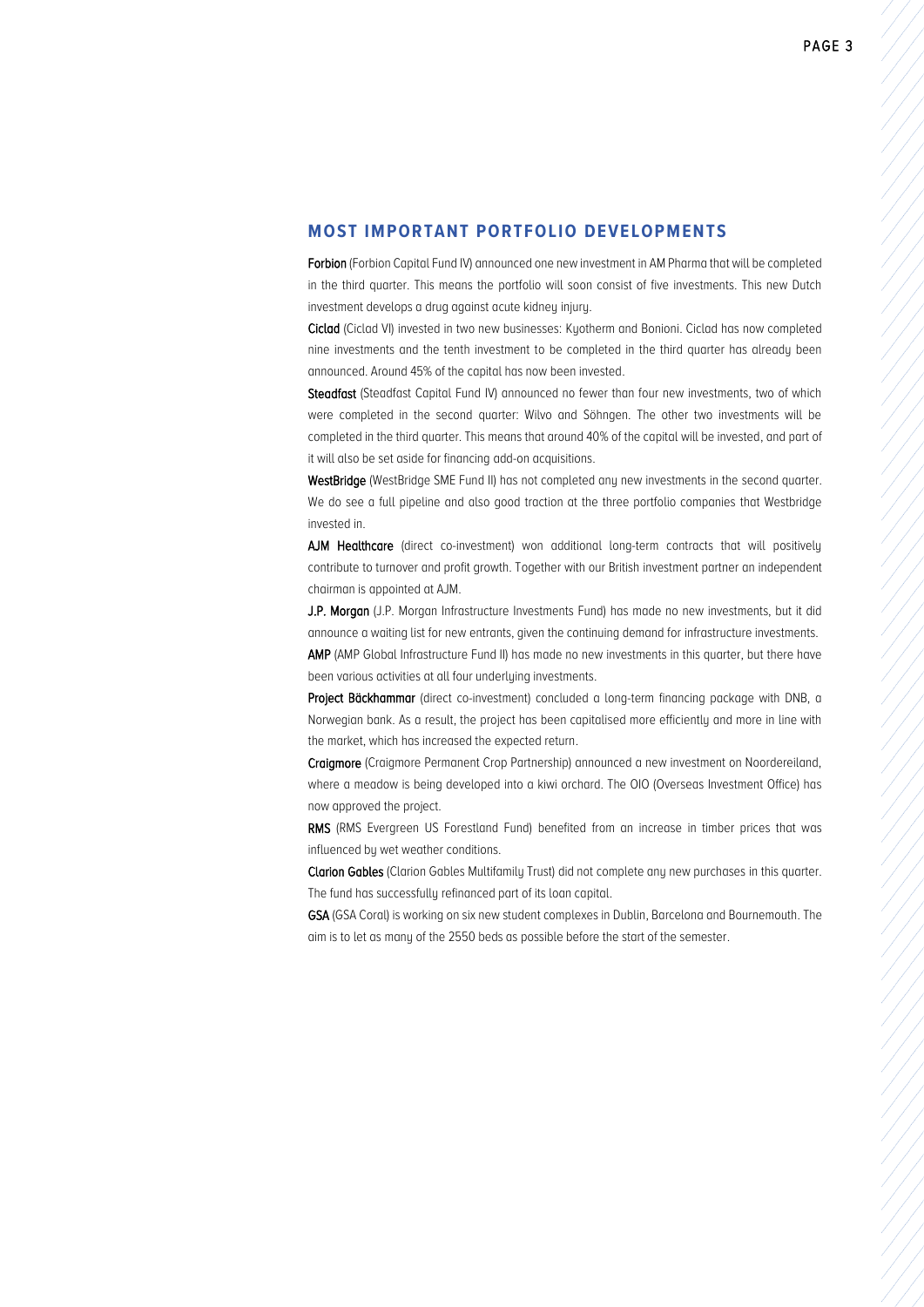| GP        | <b>Forbion Capital Partners</b><br>Fund IV |
|-----------|--------------------------------------------|
| Structure | Closed-end                                 |
| Focus     | Venture capital -<br>life sciences         |
| Fund size | EUR 360 million                            |
| More info | www.forbion.com                            |

# FORBION

The Private Markets Fund has an investment in Forbion Capital Partners Fund IV. Forbion started in 2006 as an independent venture-capital company, as a spin-out from ABN-AMRO Lifesciences. Forbion is one of the most experienced life-science GPs in Europe.

Forbion focuses primarily on Europe. While most investments are expected to be made in the Netherlands, Germany and the UK, Forbion also has some assets in North America. The company operates from two offices in Naarden and Munich. There is also a representation in Boston (via a venture partner). Most members of the core team have been with the company since its start in 2006. We believe that Forbion is one of the few GPs with a serious franchise in pan-European life sciences, combining a good academic network with a good financial network, also in the US.

#### Q2 update

No new investments were made bu Forbion in the second quarter. However, the fifth investment in the fund was announced shortly after the end of the quarter.

Forbion participated in a series-A financing round in **AM Pharma**, a company based in Bunnik (the Netherlands) that develops a drug against acute kidney injury, which often is a fatal disease. Forbion has been investing in the company for a long time and managed to add new investors to the consortium in this round. The American pharmaceutical company Pfizer also took an interest in the company previously. The newly raised capital is used to fund a phase-3 clinical study, the last study before approval can be requested for the drug.

Forbion still sees a well-filled pipeline of investment opportunities. Ultimately, the fund's intention is to invest in around fifteen companies.



*AM Pharma develops drugs against kidney disease*



*Acute kidney injury often turns out to be a fatal disease*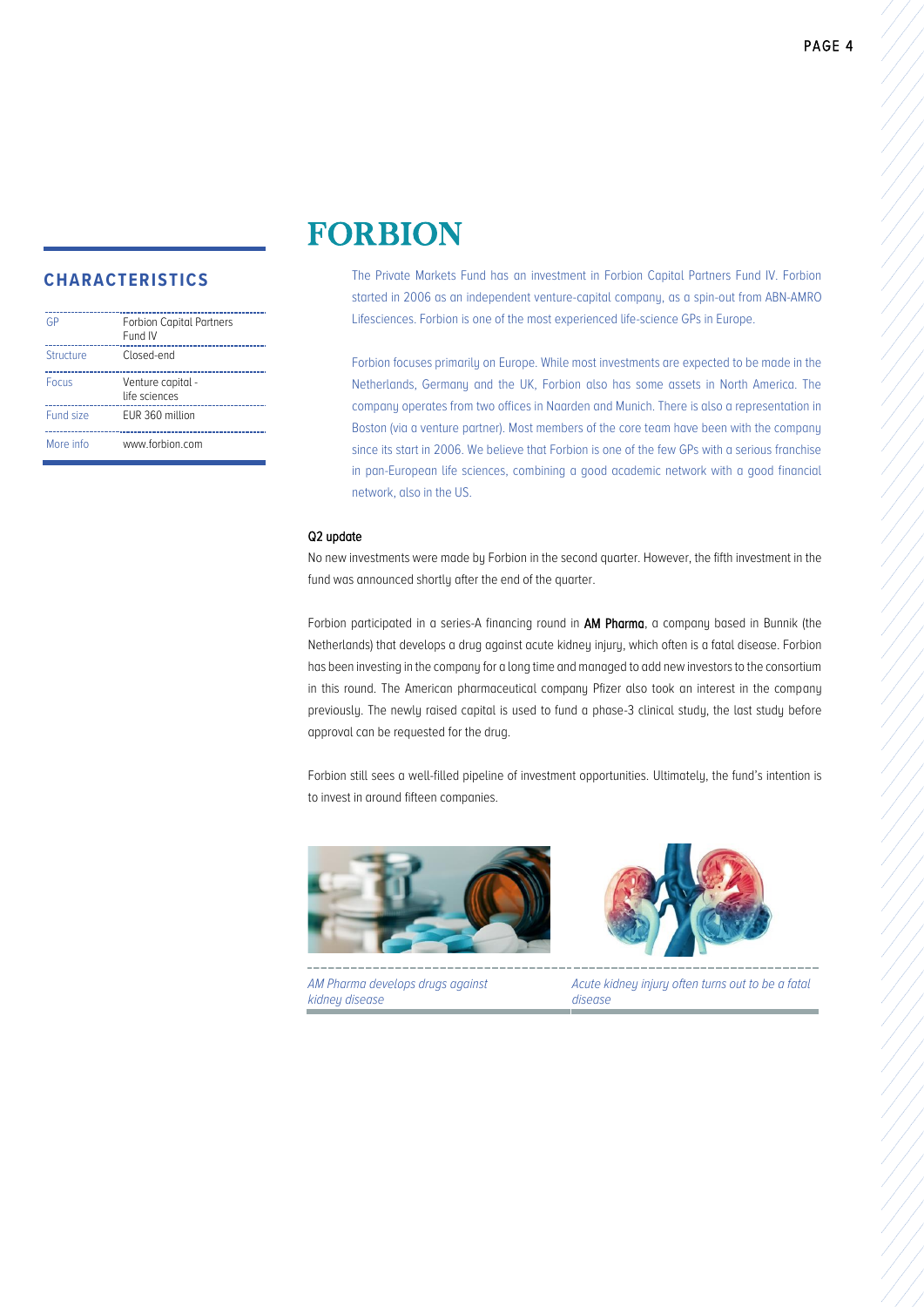| GP               | Ciclad VI               |
|------------------|-------------------------|
| <b>Structure</b> | Closed-end              |
| Focus            | Small buyouts in France |
| Fund size        | EUR 180 million         |
| More info        | www.ciclad.com          |

# CICLAD

The Private Markets Fund has an investment in Ciclad VI. Ciclad is a French private equity company that focuses on the small to lower middle market segment of the French buyout market. It was founded in 1988 as one of the first private equity companies in France and currently operates from two offices, in Paris and in Lyon. Ciclad has set up and managed five funds since 1988 and the fundraising for number six (Ciclad VI) has recently been successfully completed. All Ciclad funds follow the same strategy and approach.

#### Q2 update

Ciclad made two new investments in Q2 of 2019, bringing the total to nine and 45% of the portfolio is now invested. One of the two new investments is **Kyotherm**. This company offers external financing for renewable heat-production projects (including geothermal energy, biomass and solar energy) and energy efficiency. Kyotherm bridges the gap between developers and consumers and offers valueadded services in the contractual, industrial and financial structuring of the projects. With Ciclad's investment, Kyotherm can work on its order book and pipeline of projects.

Additionally, Ciclad invested in **Bonioni**. This is a family business specialised in the production of fasteners and technical screws, in particular for the automotive and electrical markets. Its head office is located in Scionzier, 100 kilometres from Lyon. We see the broad regional orientation of Ciclad as an important strength. This transaction involves a management buy-in, in which an experienced manager from outside the organisation will join and co-invest in the company. The intention is to work with this manager to realise the further development of the company, in France and abroad.

We visited Ciclad in Paris at the end of Mau and discussed the current portfolio as well as the pipeline. Both look very good in our opinion. Although all of Ciclad's transactions belong to the so-called 'small segment' in terms of size, there is still a group of interesting companies that Ciclad cannot invest in now because they are too small for the current fund. For this reason, Ciclad intends to launch a fund that focuses on these (even) smaller companies.





...................... *Kyotherm finances biomass projects, amongst other things*

*Bonioni's machine park*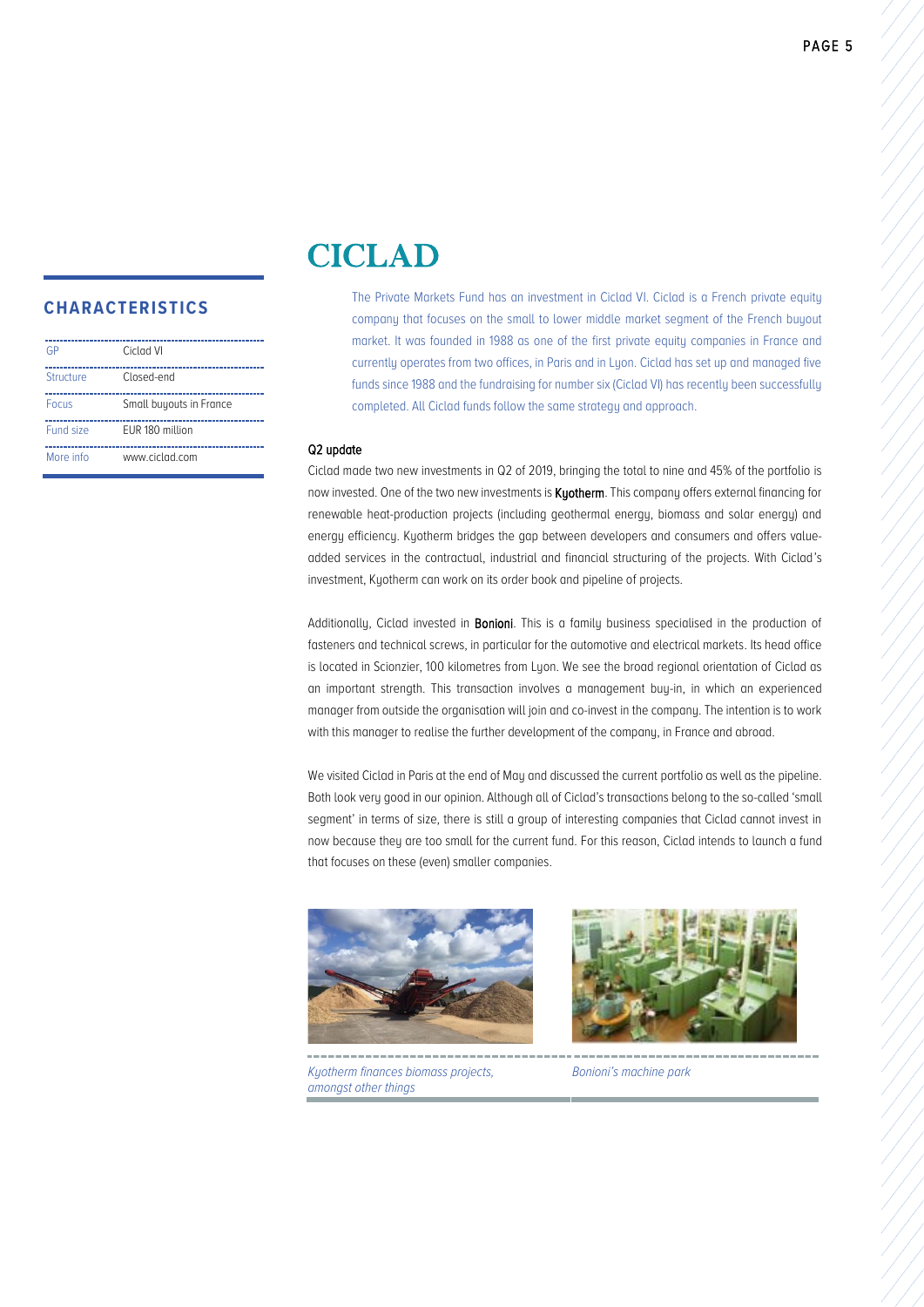| G <sub>P</sub> | Steadfast Capital IV         |
|----------------|------------------------------|
| Structure      | Closed-end                   |
| Focus          | DACH lower mid-market buyout |
| Fund size      | EUR 300 million              |
| More info      | www.steadfastcapital.de      |

# STEADFAST

The Private Markets Fund has an investment in Steadfast Capital IV. Steadfast is a Frankfurtbased lower mid-market buyout GP focused on the DACH market (Germany, Austria and Switzerland). Steadfast is founded in 2001. Through this investment, the Private Markets Fund aims to gain access to the large German SME market (Kleine und Mittlere Unternehmungen, KMU). The DACH market contains more than 60,000 small and medium-sized businesses. Many entrepreneurs and family businesses are now opening their doors to Private Equity capital, due to succession issues or because they have the intention to grow internationally with a professional partner.

#### Q2 update

We visited Steadfast in Frankfurt in Mau and discussed the current investment and the pipeline of targeted investments in detail. Steadfast announced no fewer than four investments, two of which were closed in the second quarter and two will close at the start of the third. We'll consider the latter two investments in more detail in the next quarterly report.

Wilvo Group is an advanced technological precision metal company, focused on the manufacturing of metal products using CNC machines and fully robotic laser, punching, bending and welding machines. In addition to light construction work, special industrial services are offered. Wilvo covers high-tech assembly and exceptional expertise, which means that complex projects in small and large series are carried out in a short time for customers at home and abroad. Wilvo also has two cleanrooms (together 1000 m²), which are among the largest in the Netherlands. Wilvo also is supplier of the chip machine manufacturer ASML, for which it produces tools for transporting and installing the chip machines. With this management buyout deal, growth is pursued through both organic growth and acquisitions. In parallel to Steadfast Capital Fund IV, the Kempen European Private Equity Fund has taken a direct interest in Wilvo Group.

Söhngen is a premium producer and distributor of first aid kits and related products such as gauzes, bandages and medicines: the total range is 14,000 items. In various countries, like Germany, first aid kits are required by law. Söhngen has a strong reputation, also because of the superior shelf life of its products. With this management buyout, Steadfast aims to roll out a buy-and-build strategy and realise international growth.





*Wilvo, metal working Söhngen, producer and distributor of first aid kits*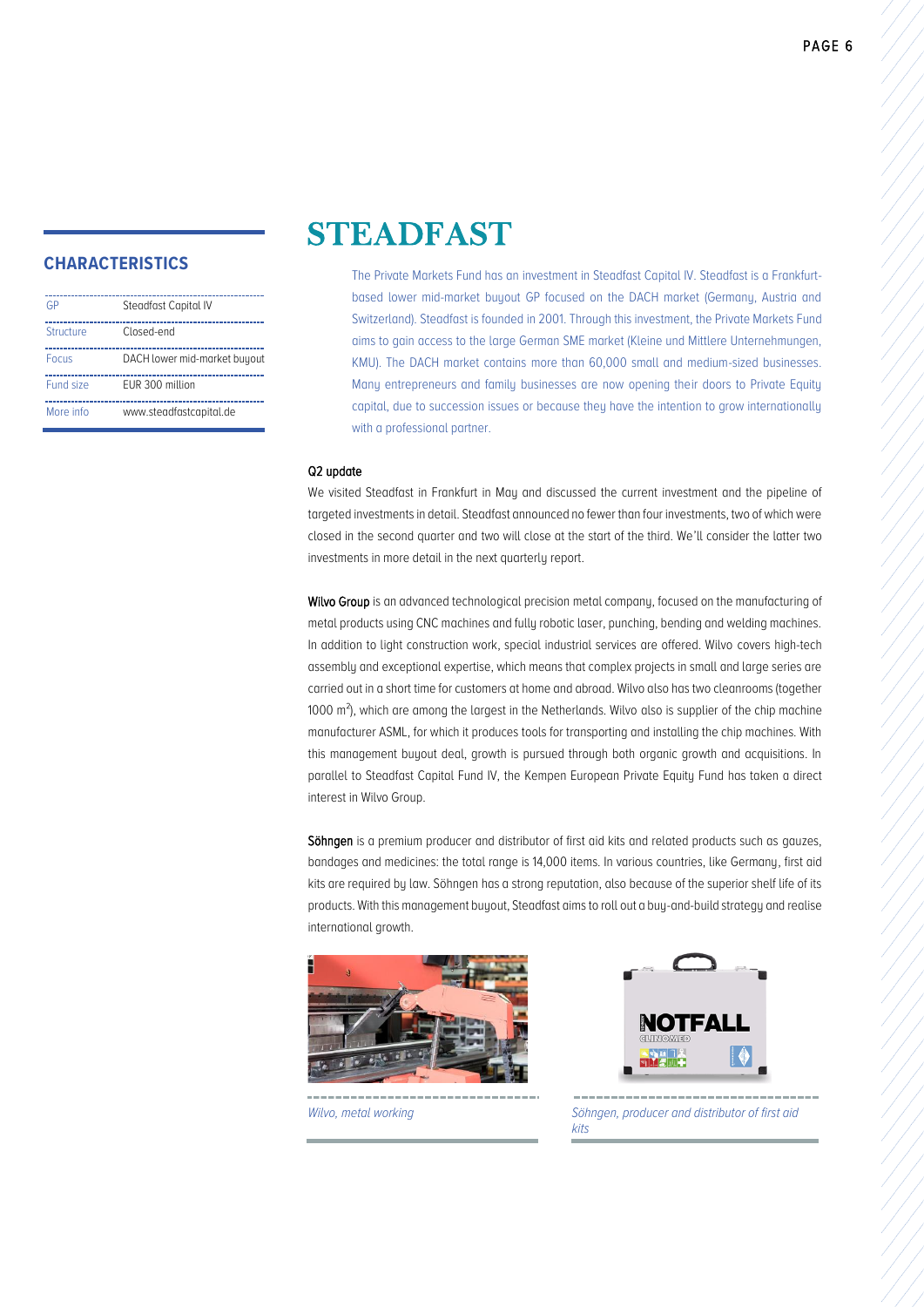| GP           | WestBridge Capital SME<br>Fund II |
|--------------|-----------------------------------|
| Structure    | Closed-end for 10 years           |
| <b>Focus</b> | Smaller buyouts in the UK         |
| Fund size    | GRP 100 million                   |
| More info    | www.westbridgecapital.co.uk       |

# WESTBRIDGE

The Private Markets Fund has an investment in the WestBridge SME fund II. WestBridge was founded in 2008 by four highly experienced founding partners with an average of 27 years of experience in private equity. WestBridge has a team size of ten investment professionals to cover the small buyout market in the UK. We believe that WestBridge, with its focus on the British market for small buyouts, is well-positioned to generate attractive returns. The enterprise value which it is targeted is relatively small, usually GBP 15 to 20 million. We find this an attractive market with a large pond of >15,000 commercial companies, in which only a handful of Private Equity GPs fish. The average entry-level multiple that Westbridge pays for companies is still relatively low compared to other private equity firms in the middle segment. WestBridge continues to focus on investments in somewhat more defensive sectors and on niche players with demonstrable growth.

#### Q2 update

WestBridge has not completed any new investments in this quarter, but it's doing well with a current portfolio of three investments. All three are developing well beyond expectations, given the short-term investment period. Wheel chair company AJM Healthcare has won several new long-term contracts. See the next page for more details.

Environmental consultancy firm APEM – which focuses on ecological consultancy for water and energy companies, government and regulatory bodies – has had a good first half year. The company is doing considerably better than last year and is performing above budget, while the pipeline of projects for the rest of the year is also well-filled. A commercial chairman has been appointed to help senior management focus more on the further commercial expansion of the business in the coming years. In addition to WestBridge Capital SME Fund II, the Kempen European Private Equity Fund has taken a direct interest in APEM.

Wilcomatic Wash Systems is the UK market leader in the design and manufacturing of integrated machines and equipment for car washes. WestBridge seeks to shift the company's focus on one-time machine sales to an annuity-based business model supported by long-term service contracts. The first 5-year contract with a leading British supermarket chain has just been won.





*APEM does ecological research Wilcomatic manufactures car wash machines*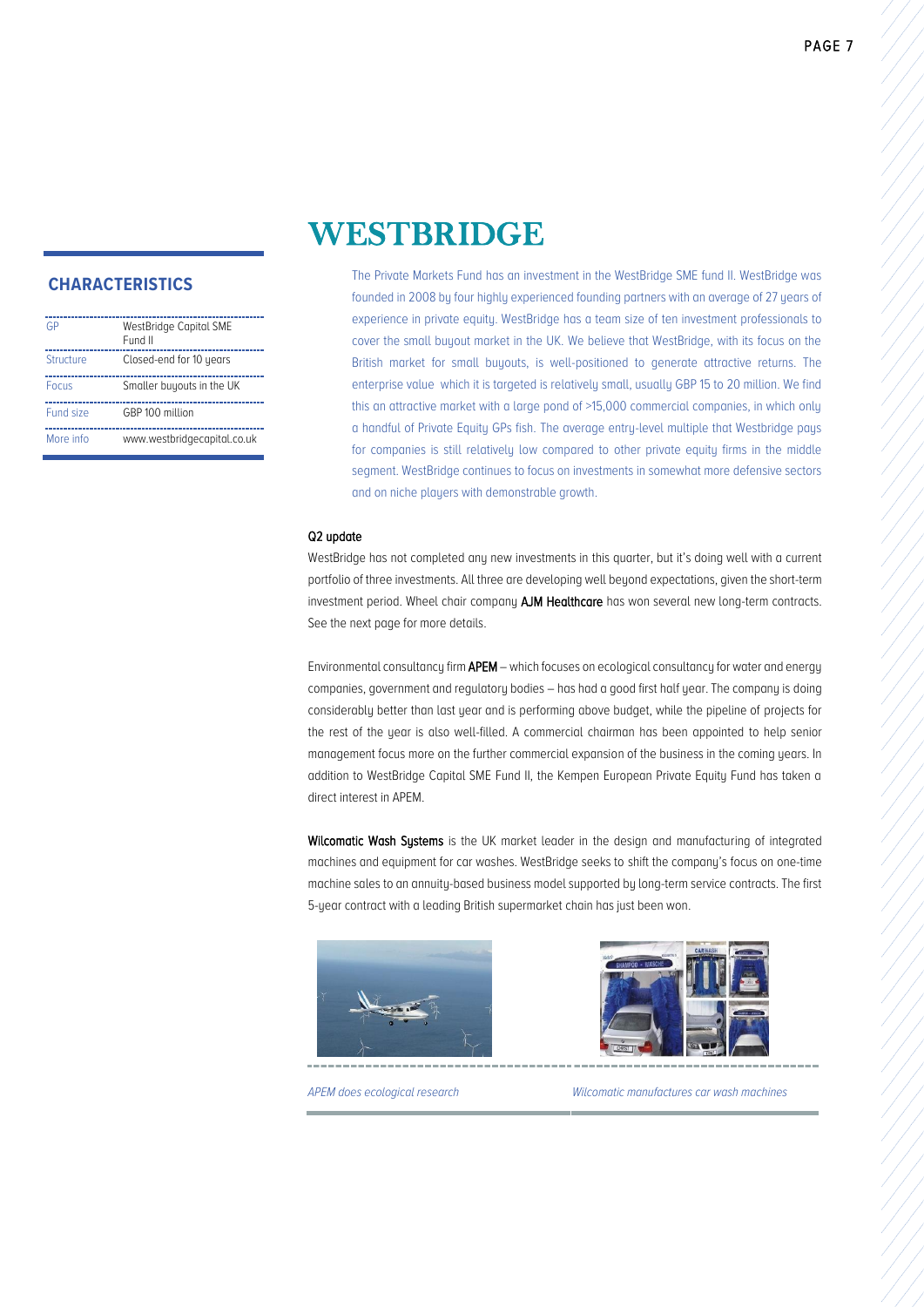# AJM HEALTHCARE

### **CHARACTERISTICS**

| Company      | AJM Healthcare Limited |
|--------------|------------------------|
| GΡ           | WestBridge Capital     |
| Structure    | Direct deal            |
|              | (co-investment)        |
| <b>Focus</b> | Healthcare in the UK   |
| Turnover     | App. GBP 10 million    |
| More info    | www.ajmhealthcare.com  |

The Private Markets Fund has a direct interest in the UK healthcare services company AJM Healthcare Limited. This participation is a co-investment with our British investment partner WestBridge Capital. It's a management buyout, in which the management team of AJM together with (and thanks to) WestBridge Capital and the Private Markets Fund, has acquired a significant interest in their own organisation.

AJM Healthcare is a UK provider of maintenance, service and equipment for mobility and support resources. Think of wheelchairs, temporary hospital beds, wall grips and more, focused on services such as logistics, maintenance, repair and reuse. Thanks to AJM's tools and services, patients and other people in need can stay at home and function independently instead of being dependent on health professionals or hospitals. AJM works with fixed longterm contracts with strong counterparts, like the British National Health Service (NHS) and local British hospitals. Positive trends, like an aging population and a growing desire for the needy to live at home longer independently, result in a positive and stable profit development.

#### Q2 update

Since the management buyout, AJM has won five new long-term contracts. The first and biggest one started in January and is already contributing to higher revenues and profits. The other four contracts have been won and started in the second quarter. They will going forward also contribute to higher turnover and profit levels.

These new contracts are aimed at the Midlands region. This a region AJM has not been active before and where it aims to expand further.

At the same time, AJM is busy preparing the extension of contracts that expire this year. WestBridge has appointed Andrew Dun as an independent chairman. Dun has gained a lot of experience at various companies in the British healthcare market and will assist the management team with advice, and act as a sounding board for strategic issues.

We expect the impact of Brexit on the company's profit to be limited. The exchange rate of the British Pound does have a direct impact on the interim valuation of AJM in Euros. In the second quarter, the Pound has weakened against the Euro.





*AJM Healthcare works for hospitals on a contract basis and delivers and repairs wheelchairs among other things*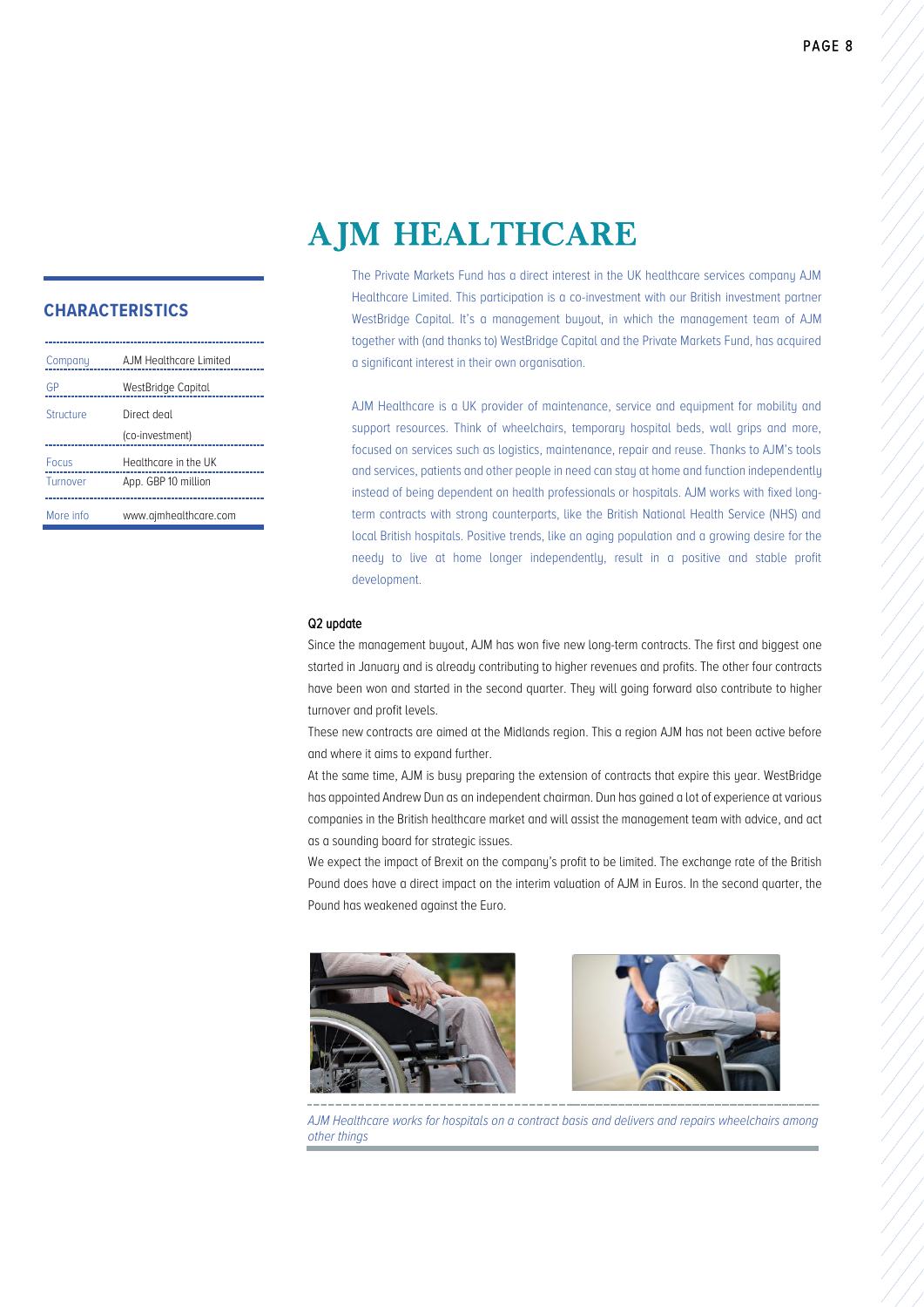# J.P. MORGAN

### **CHARACTERISTICS**

| GP           | J.P. Morgan Infrastructure<br>Investments Fund (IIF) |
|--------------|------------------------------------------------------|
| Structure    | Open-end                                             |
| <b>Focus</b> | Core + OECD countries                                |
| Fund size    | USD 21.9 billion GAV<br>USD 10.3 billion NAV         |
| More info    | https://am.jpmorgan.                                 |
|              | com                                                  |

The Private Markets Fund has an investment in the J.P. Morgan Infrastructure Investments Fund. The fund is managed by a large, dedicated infrastructure team that operates from two locations: London and New York. The J.P. Morgan fund is one of the largest global core-plus funds in the market with a track record since 2007. Its institutional investor base consists of some of the world's largest pension funds, insurance companies and endowments. As this is an open-end fund, the capital drawn is put to work immediately in an existing globally diversified portfolio of infrastructure assets.

#### Q2 update

The latest platform or business investments date from the beginning of the year. In recent years, the fund has focused primarily on portfolio risk and operational business risk. The most important consideration is the increased regulatory pressure in the regulated sectors. The regulated part of the portfolio is slowly decreasing, but still covers 30% of the total, consisting mainly of water companies, distribution (gas and electricity) companies and district heating companies.

The water companies in the UK in particular are struggling due to strained negotiations with the water authority (OFWAT) about the permitted return for the next five years. Their private right to exist is explicitly questioned by some political parties. The fund owns a minority interest in Southern Water, that was accused of manipulation through local water controllers by the environmental authorities. Corrective measures have been taken and the employees concerned have been dismissed. We don't expect any material negative consequences for the financial result of the fund this year. Southern Water's total position in the infrastructure fund is relatively small (4%) and some of the struggles have already been priced in.

In recent months, our discussions with J.P. Morgan have again focused on ESG (in particular governance and sustainability) more generally. During the second quarter we attended an ESG day in which a large number of CEOs and members of the fund participations' supervisory board were invited to share best practices. We think that JPM is on the right track, but more can still be done concerning ESG practices.





*Southern Water North Sea Midstream Partners*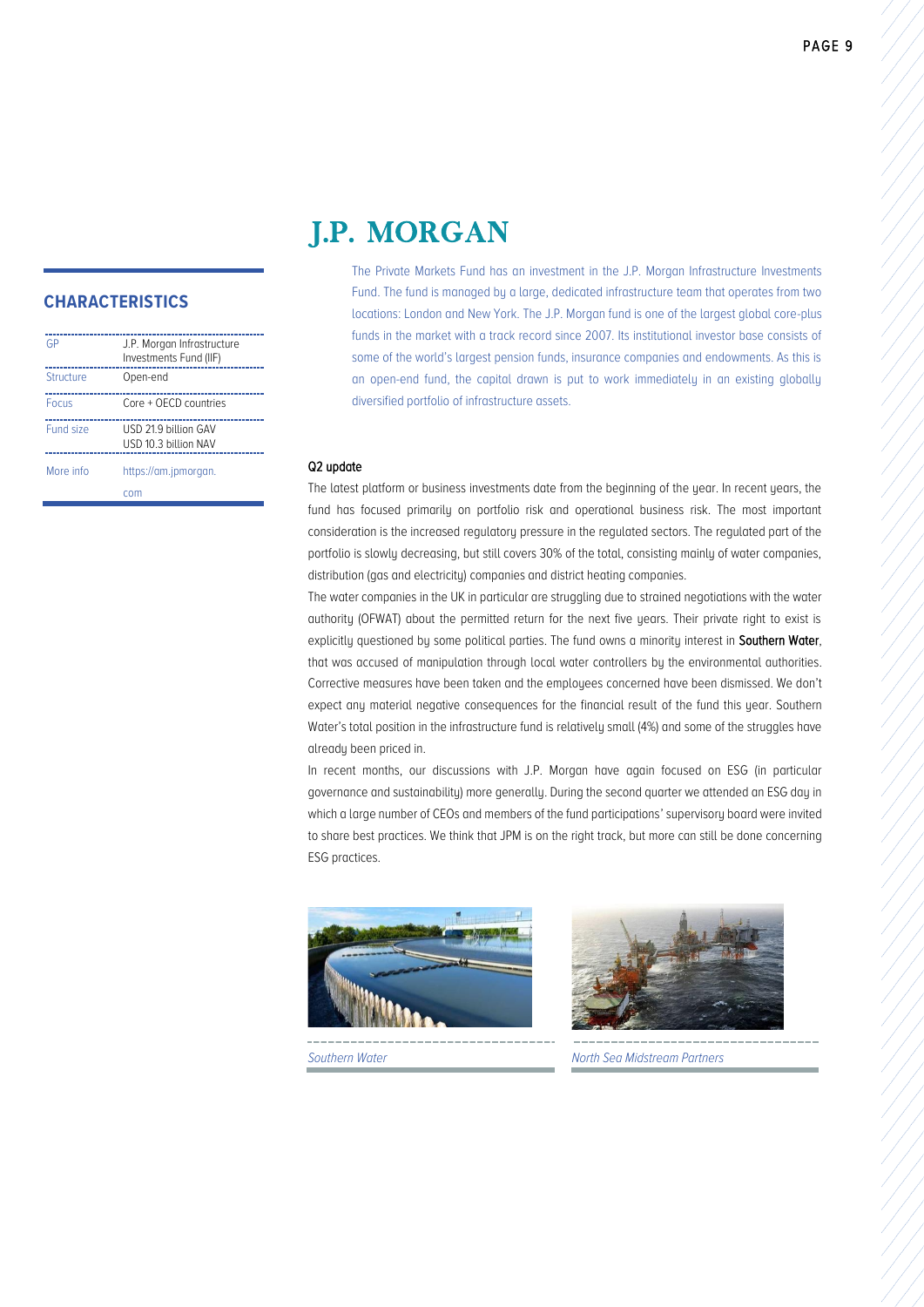# AMP CAPITAL

### **CHARACTERISTICS**

| GP        | AMP GIF II               |
|-----------|--------------------------|
| Structure | Closed-end               |
| Focus     | Value-Add Infrastructure |
| Fund size | USD 3 billion target     |
| More info | www.ampcapital.com       |

The Private Markets Fund has an investment in the AMP Capital Global Infrastructure Fund II. AMP Capital is one of the largest infrastructure investors in the world. With more than 30 years of experience in this field, AMP is considered a pioneer in the field of unlisted infrastructure objects. With over thirty highly experienced professionals, the infrastructure team based in London and New York is seen as one of the largest and most experienced in the sector. AMP strives to add extra value through active asset management.

#### Q2 update

The fund got off to a good start with five attractive investments, two of which (Regard and CMG) have merged into one company. The fund has already invested 47% of the capital.

Everstream: the cable company in the midwest of the US beats its growth target partly thanks to the contract with T-Mobile that contributes to the operating profit.

Invenergy: this American energy company has won several new contracts at local auctions. The company intends to continue its growth through acquisitions.

Regard/CMG: this combination also keeps searching for local acquisitions and has already succeeded twice this year. The demand for good healthcare service providers is still increasing with the quality of execution as the most important success factor. The Regard Group scores particularly high here. The expected cost synergies are being realised as well.

Luton: revenue and profit growth were above budget in 2018, partly as a result of the faster connection from London, new routes and extra planes. Negotiations on the renewal of the concession with Luton Borough Council are progressing and can already be completed this summer.

We also notice that AMP is not always successful in new acquisitions of companies. This is partly due to increased pressure on the market and a number of new fund providers. But also because of the critical attitude of AMP regarding the price and quality of potential investments.







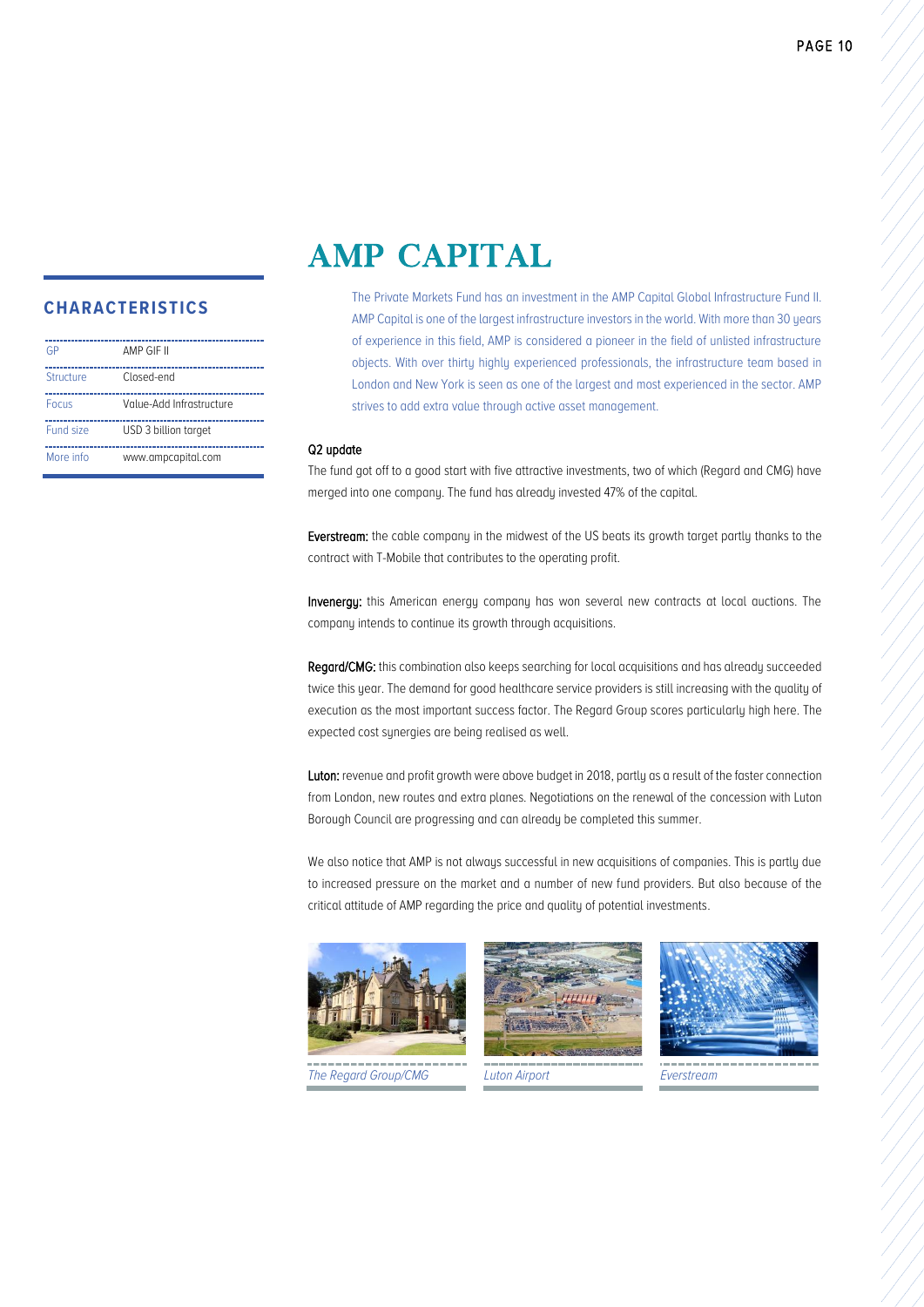# WINDPARK BÄCKHAMMAR

### **CHARACTERISTICS**

| Company          | Windpark Bäckhammar               |
|------------------|-----------------------------------|
| GP               | <b>KGAL Investment Management</b> |
| <b>Structure</b> | Direct deal<br>(co-investment)    |
| Focus            | Sustainable energy                |
| <b>Turnover</b>  | Not applicable yet                |
| More info        | www.kgal.de                       |

The Private Markets Fund has a direct investment in a wind farm in Sweden. The new wind farm is being built in Bäckhammar, close to Lake Vänern, the largest lake of Sweden. It's expected to be completed in two years.

The park will have a capacity of 130 megawatts, generated by 31 turbines up to 200 meters high. The investment of the Kempen Private Markets Fund is a co-investment with KGAL ESPF 4, a pan-European sustainable energy fund. This fund is advised by KGAL Investment Management, a German renewable energy and real-assets specialist with one of the largest green-energy investment teams in Europe.

#### Q2 update

Following the conclusion of the 10-year Power Purchase Agreement (PPA) with Amazon\*, we have successfully been able to conclude a long-term financing for EUR 70 million (50% leverage) with the Norwegian bank DNB. As a result of this PPA, there is much less electricity price risk in the future, which means that a higher amount could be financed under attractive conditions and this could benefit the expected return. No new valuations are made at this stage.

In terms of construction work, the project is still on schedule. Some activities concentrate on the development of the foundations on which the mills will be placed, other activities focus on the groundwork that is being done for the 'Sjohammaren' electricity station. The coming months will revolve around building the actual foundations, constructing the roads and preparing the soil for the more remote plots of land. It's expected that the project will be ready and the mills can start running in August 2020.



*Preparations project Bäckhammar, Kristinehamn & Degerfors, Sweden*



*Amazon Web Services has agreed a Power Purchase Agreement for Bäckhammar*

*\* https://press.aboutamazon.com/news-releases/news-release-details/amazon-announces-three-new-renewable-energyprojects-support-aws*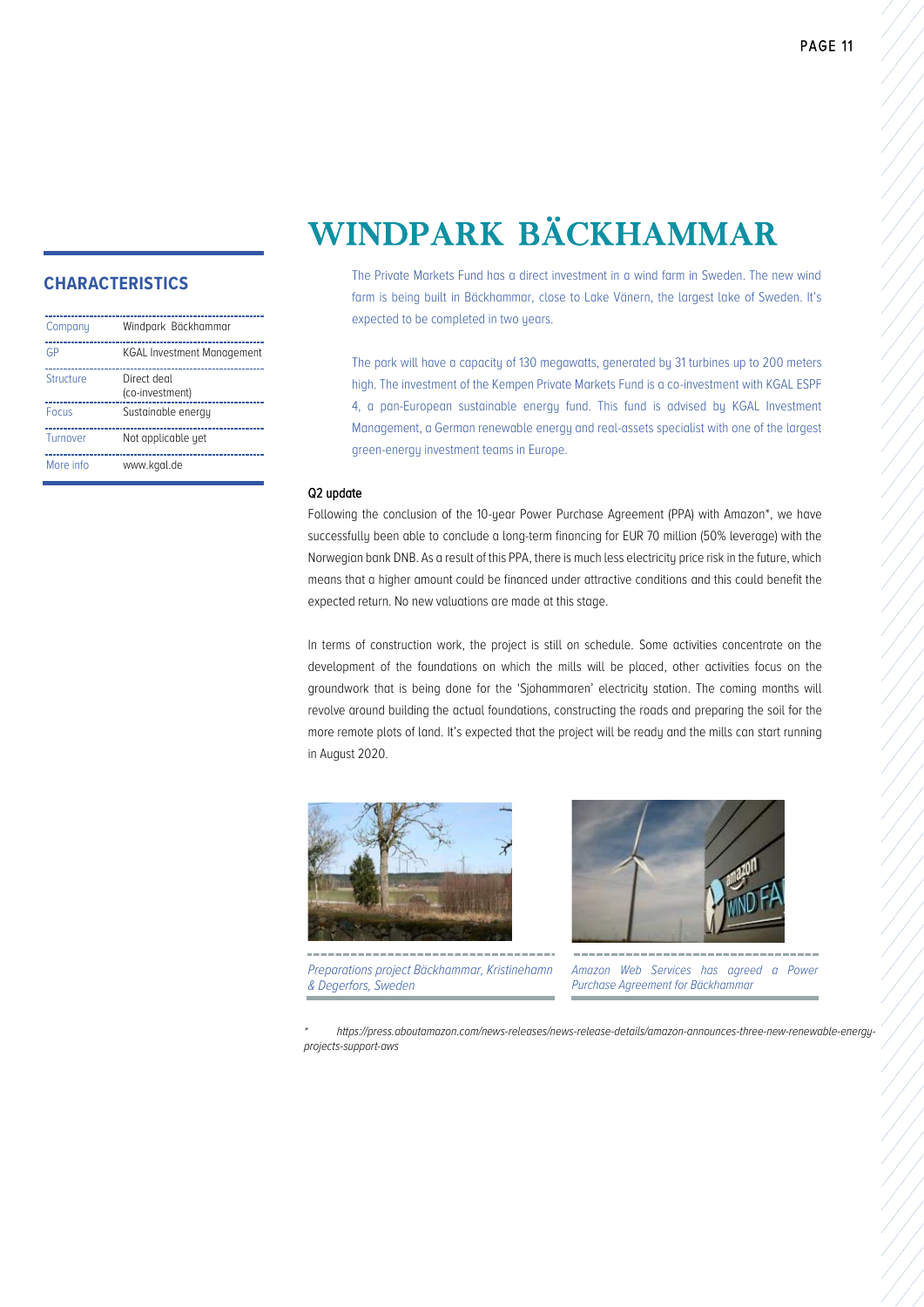| GP               | Craigmore Permanent Crop<br>Limited Partnership       |
|------------------|-------------------------------------------------------|
| <b>Structure</b> | Closed-end for 10 years                               |
| <b>Focus</b>     | Agricultural land in New<br>Zealand (permanent crops) |
| <b>Fund size</b> | NZD 169 million                                       |
| More info        | www.craigmore.com                                     |

# **CRAIGMORE**

The Private Markets Fund has an investment in the Craigmore Permanent Crop Limited Partnership. Craigmore was founded by Forbes Elworthy and Mark Cox in 2009 and is fully focused on agricultural land investments in New Zealand. Craigmore is based in Christchurch (New Zealand) with a satellite in London (UK).

With the investment in Craigmore, the Private Markets Fund has access to the attractive New Zealand agricultural market for permanent crops. Craigmore aims to invest alongside some of the leading growers, packers, processors and exporters of permanent crops in New Zealand. The focus is on permanent crops and especially kiwis, apples and wine grapes. Given the seasonal effects, New Zealand mainly competes with other southern-hemisphere countries like Chile, South Africa and Argentina.

#### Q2 update

In the second quarter, the New Zealand authorities OIO (Overseas Investment Office) approved the entry of a large German investor in the fund, thereby definitively closing the fund for new investors.

The fund also received the approval of the OIO for a major acquisition on the North Island near Kerikeri. This is a piece of grassland where dairy cows currently graze. Craigmore wants to convert around 70 hectares to a kiwi orchard, the majority in Kiwi Gold. Native trees and bushes will be planted on the remaining land that is not suitable for kiwi cultivation.

With this acquisition, Craigmore has already used a significant part of the fund assets for acquisitions. Kempen has a seat on the advisory board of the fund where the remaining investment pipeline has been discussed. We expect a further diversification towards crops in the rest of the investment period.





*Kerikeri, acquisition of a kiwi orchard Hawke's Bay, development of an apple orchard*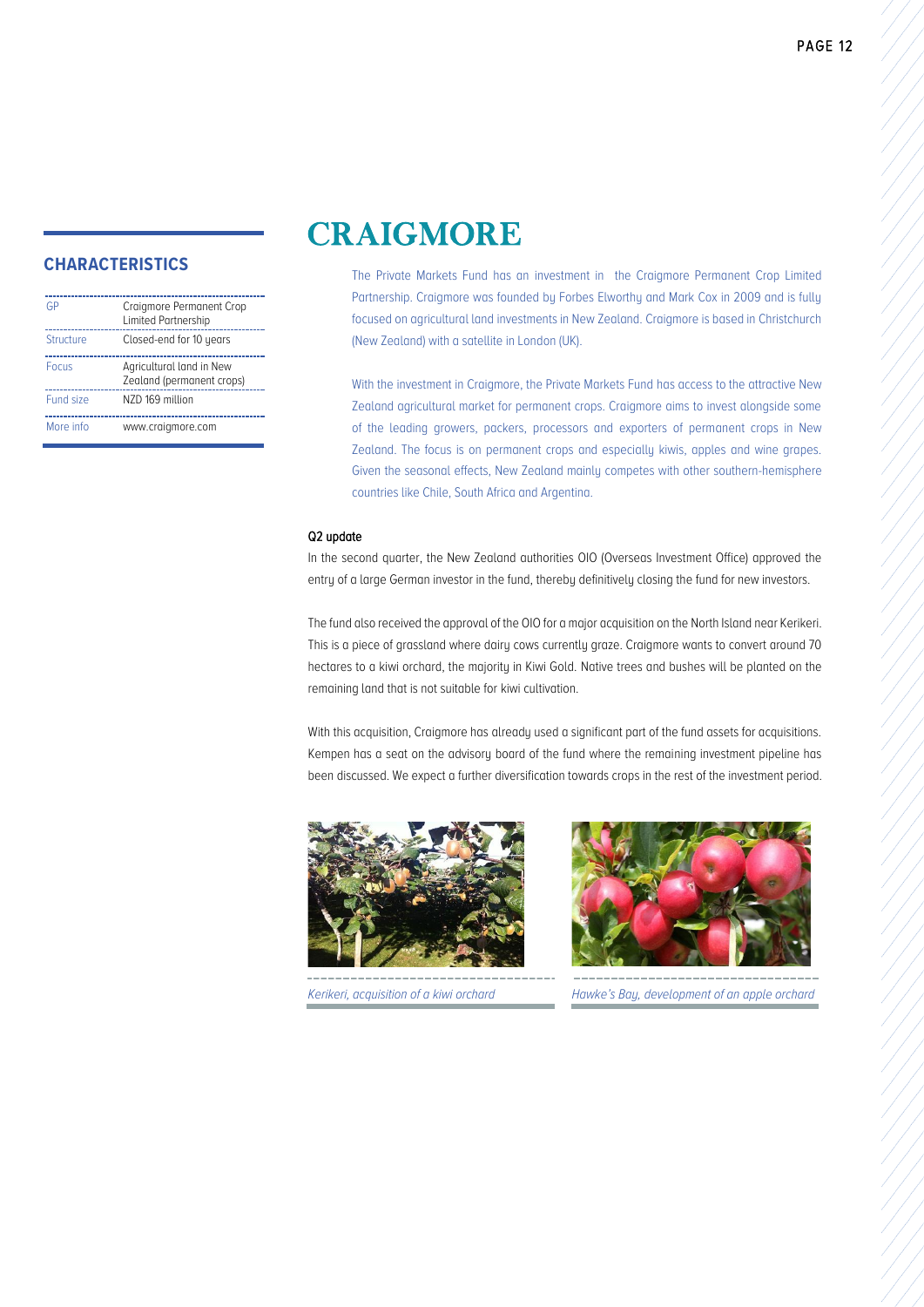| GP        | RMS Evergreen US Forestland<br>Fund        |
|-----------|--------------------------------------------|
| Structure | Open-end                                   |
| Focus     | Forestry US                                |
| Fund size | USD 714 million NAV<br>USD 954 million GAV |
| More info | www.resourcemgt.com                        |

# RMS

The Private Markets Fund has an investment in the RMS Evergreen US Forestland Fund. This fund focuses on sustainable forestry in the southeast of the United States, the largest commercial forestry region worldwide. RMS has a long history in the region and it has managed the forests in its portfolio since 2006, when it was transferred from International Paper. RMS is an organisation that is largely owned by its own employees and that focuses entirely on forestry.

The RMS approach is characterised by vertical integration, which means that the operational management is carried out by RMS itself. The organisation has about 170 employees. This complete alignment of interests has in the past resulted in a stronger performance than that of many of its competitors. The entire portfolio of the fund is certified with an SFI sustainability label.

#### Q2 update

The start of 2019 was characterised by very wet conditions in the southeast of the United States. As a result, the possibilities to cut trees were limited. But RMS benefited from the large size of its forest area by cutting in drier areas in their portfolio. Through this flexibility, RMS was able to continue supplying wood and the prices that were received for this wood were higher than budgeted.

No major purchases or sales took place during the quarter, other than the sale of a few small plots to private individuals.





*Forest in Alabama Florida, forestry combined with conservation easement, bringing the native longleaf pine back into the landscape*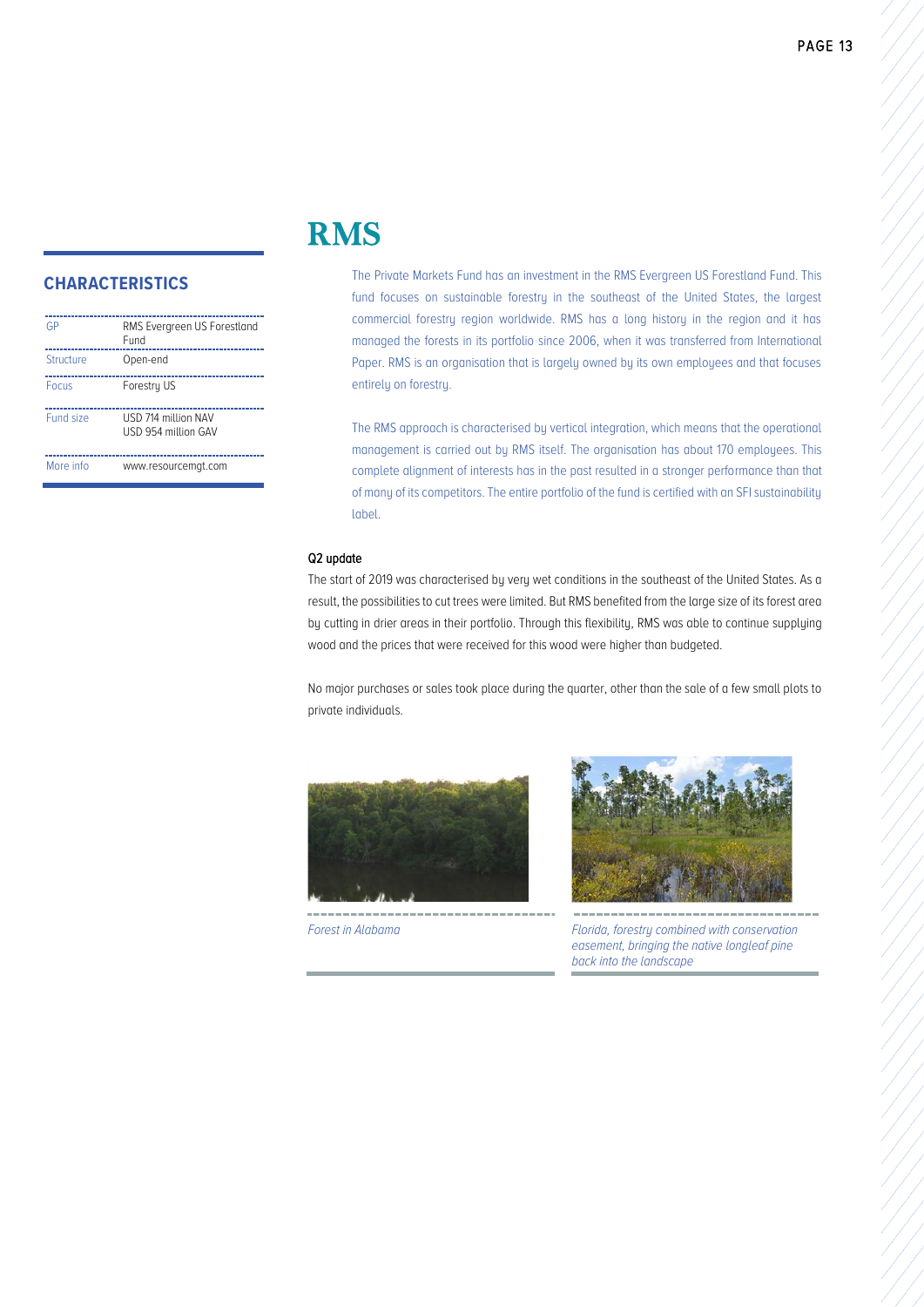# CLARION GABLES

### **CHARACTERISTICS**

| GP        | Clarion Gables<br>Multifamily Trust        |
|-----------|--------------------------------------------|
| Structure | Open-end                                   |
| Focus     | Multifamily apartments US                  |
| Fund size | USD 2 2 billion NAV<br>USD 4.2 billion GAV |
| More info | www.gables.com                             |

The Private Markets Fund has an investment in the Clarion Gables Multifamily Trust. This fund is managed by a rather unusual partnership between a renowned manager of American Real Estate (Clarion) and a real-estate developer (Gables) that manages one of the top real-estate development brands in the southern United States. Gables is 100% owned by the fund and therefore the interests of staff and fund are fully aligned.

The portfolio consists of apartment complexes in high-quality residential areas, especially in the southern states of the US. Gables mainly invests in so-called second-tier cities with more than one million inhabitants. The south has a higher job growth and better affordability of homes (based on the rent-to-income ratio). Gables develops homes for the higher rental segment. The complexes fit well with the trend developments around the high-quality urban lifestyle.

#### Q2 update

No new investments or divestments took place in the second quarter. The fund attracted new investors again. Clarion Gables refinanced part of the loan capital during the quarter and on balance a larger part was financed with a fixed interest rate and the effective leverage decreased somewhat.

Clarion Gables remains positive about developments in the housing market: it uses a higher return forecast for 2019 and 2020 compared to the past three years. The development portfolio is an important source of value creation. In the next years, 10 apartment complexes will be developed consisting of a total of 2600 homes. They are slightly delayed by somewhat slow permit processes. The level of expected revenues remains the same, but will shift one or two quarters.



*Gables Seaport, Boston, development of 307 apartments*



*Gables Ashley, Atlanta Buckhead Village, project completed in 2018*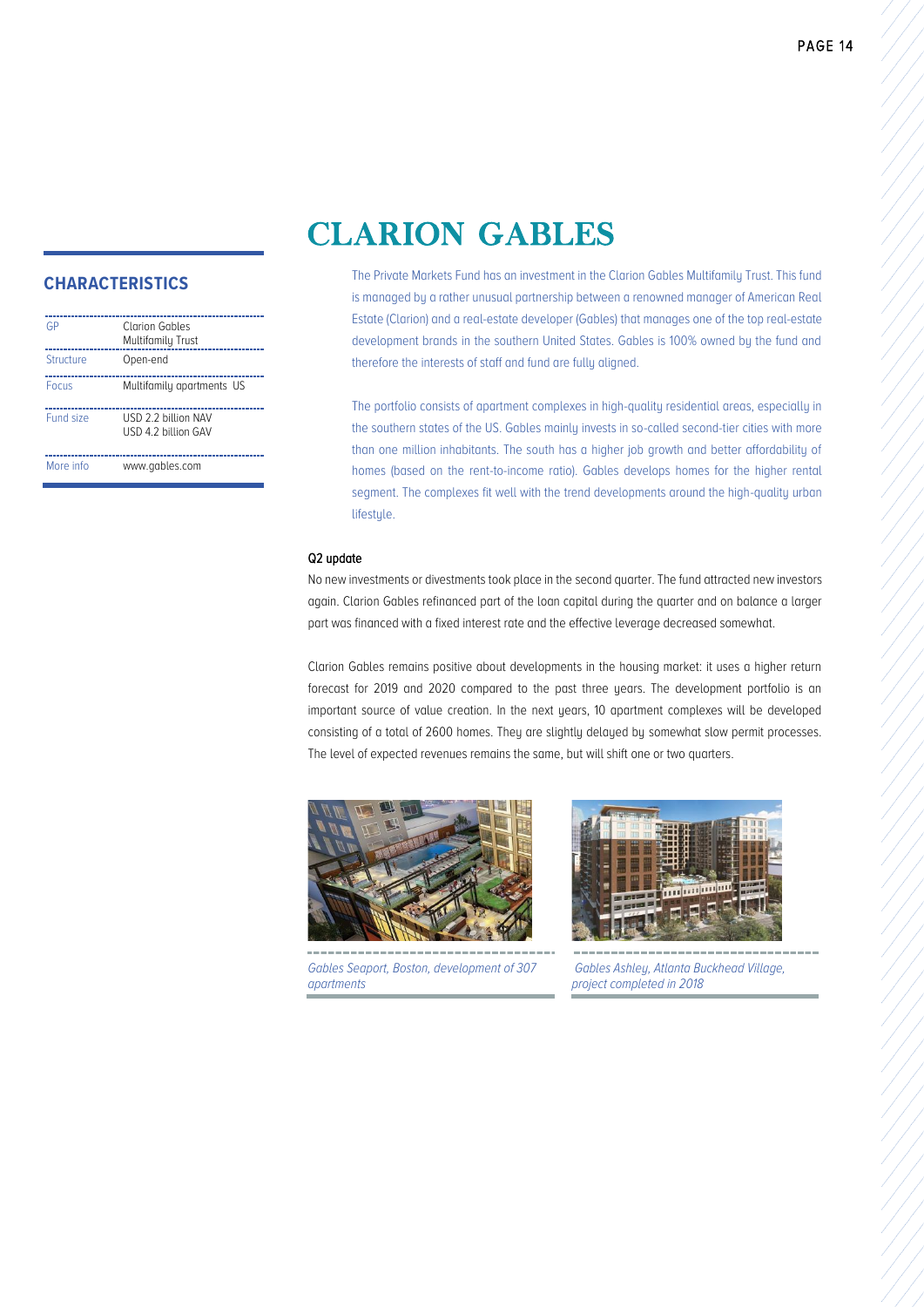# GSA CORAL

### **CHARACTERISTICS**

| GP        | <b>GSA Coral</b>                           |
|-----------|--------------------------------------------|
| Structure | Open-end                                   |
| Focus     | Student housing Europe and<br>Asia Pacific |
| Fund size | USD 236 million                            |
| More info | www.gsa-gp.com                             |

The Private Markets Fund has an investment in GSA Coral. This fund is managed by the Global Student Accommodation (GSA). GSA was founded in 2014 by a senior management team that was previously at the cradle of the successful players Unite and Urbanest, respectively market leaders in student housing in the UK and Australia. Since then, GSA has grown into one of the largest global players in student housing, active in both mature and growing markets. Development, maintenance and management of the real-estate portfolio is done inhouse. GSA invests through its flagship fund, GSA Coral, together with a number of large institutional capital partners. Through this unique structure, an investor in the GSA Coral fund gains superior access and diversification to the world's best diversified student housing portfolio.

The student housing sector is interesting due to a growing global student population, student mobility and range of international courses. Due to limited space in cities, the need for student housing is increasing and growth markets in Continental Europe and Asia/Pacific are expected to follow the trend in the US and UK.

#### Q2 update

GSA Coral is currently active in six countries. The largest positions have been taken in the UK, Ireland, Spain and Australia. In addition, GSA Coral has now built up eight student housing complexes in Germany and it has opened the first student housing complex in Japan. The portfolio has an exposure to more than 20,000 beds in total (including the development pipeline).

The summer is always an important period for student housing operators as most student rooms then change tenants. For GSA, various projects will be completed this summer and hopefully they will be fully booked before the start of the new semester. There are two openings in Dublin (750 beds), two in Barcelona (850 beds) and two in Bournemouth (UK, 950 beds). GSA is optimistic as the demand to supply ratios in these specific cities and locations are relatively favourable.



*Garbi Student Residence in Barcelona, opening July 2019*



*Dominick Place, Dublin, 320 beds, expected opening September 2019*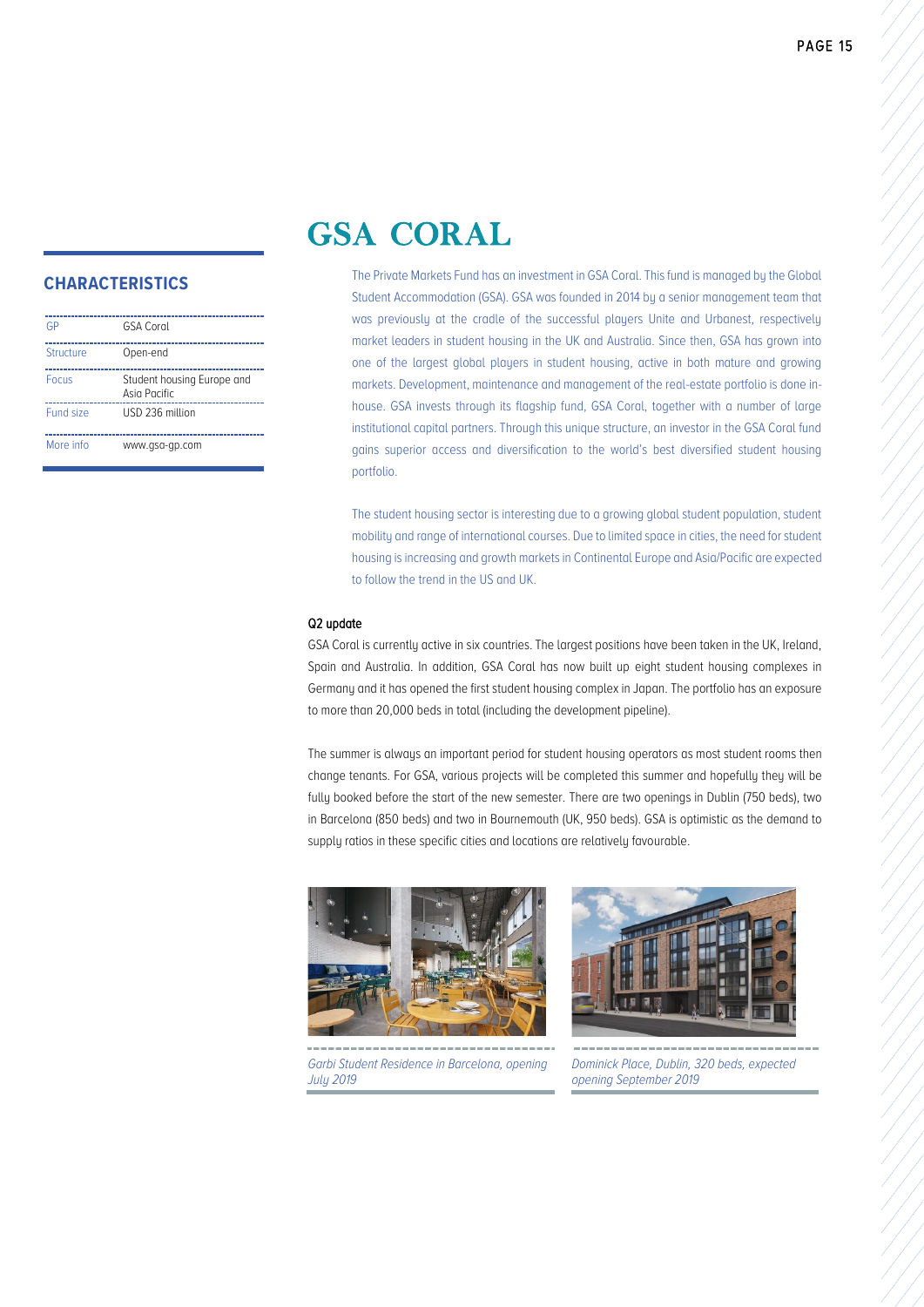# **MANAGEMENT EN ADMINISTRATION**

| Fund structure           | Luxembourg SICAV Reserved Alternative Investment Fund (RAIF)               |  |
|--------------------------|----------------------------------------------------------------------------|--|
| Management company       | Kempen Capital Management N.V. (AIFM)                                      |  |
| Management team          | Sven Smeets, Richard Jacobs, Marvin de Jong, Edzard Potgieser, Bram Bikker |  |
| Administrator/depositary | J.P. Morgan Bank Luxembourg S.A.                                           |  |
| Auditor                  | <b>PricewaterhouseCoopers</b>                                              |  |
| Legal advisor            | Elvinger, Hoss & Prussen                                                   |  |
| Eligible for             | Professional and/or well-informed investors only                           |  |

# **SUBSCRIPTIONS AND REDEMPTIONS**

| <b>Subscriptions</b> | Quarterly, 10 business days' notice before quarter end                                    |
|----------------------|-------------------------------------------------------------------------------------------|
| Redemptions          | After a 3-year lock-up period, quarterly liquidity on best-effort basis (90 days' notice) |
| Minimum investment   | € 125,000                                                                                 |
| Subscription charge  | None                                                                                      |
| Redemption charge    | None                                                                                      |
| <b>ISIN Code EUR</b> | Kempen Private Markets Fund, Class FC EUR: LU1789511141                                   |
| <b>ISIN Code GBP</b> | Kempen Private Markets Fund, Class FC GBP: LU1789511224                                   |

# **FEES AND EXPENSES**

| Management fee    | $0.55\%$ p.u.* (>10 million commitment)   |
|-------------------|-------------------------------------------|
|                   | $0.80\%$ p.u. ** (<10 million commitment) |
| Taxe d'Abonnement | 0.01%                                     |
| Service fee       | 0.17%                                     |
| Performance fee   | None                                      |

\* For investors who have committed to an amount in excess of EUR 10 million before March 15, 2019, a management fee of 0.40% per year applies for the period ending May 2, 2023.

\*\* For investors who have committed before March 15, 2019, a management fee of 0.55% per year applies for the period ending May 2, 2023.

# **CONTACT**

[privatemarkets@kempen.nl](mailto:privatemarkets@kempen.nl?subject=Quarterly%20Investment%20Letter)